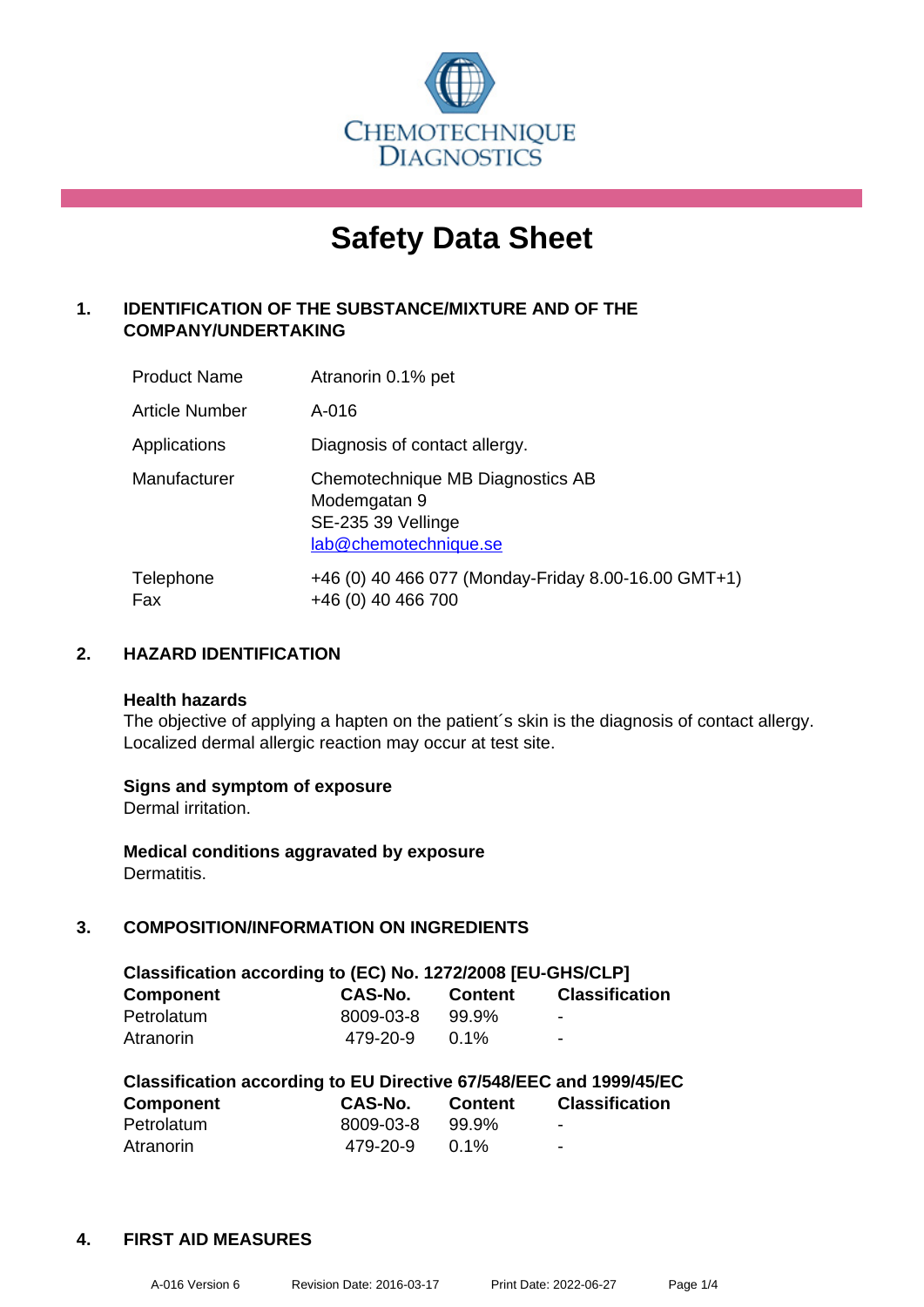#### **Emergency and first aid procedures**

Obtain medical attention.

# **5. FIRE-FIGHTING MEASURES\***

## **Suitable extinguish media**

CO2, powder or water spray. Fight larger fires with water spray or alcohol resistant foam.

## **For safety reasons unsuitable extinguishing agents** Water with full jet.

**Special protective equipment for fire-fighters** Wear self-contained respiratory protective device. Wear fully protective suit.

\*Data is shown for petrolatum only

# **6. ACCIDENTAL RELEASES MEASURES**

**Steps to be taken if material is released or spilled** Contain and place in a closed container.

# **7. HANDLING AND STORAGE**

**Precautions to be taken in handling and storage** Store dark at 5-8°C. Avoid extended exposure to light. FOR EXTERNAL USE ONLY.

# **8. EXPOSURE CONTROLS/PERSONAL PROTECTION**

**Respiratory protection** Not required.

**Ventilation** Local exhaust.

**Protective gloves** Disposal gloves.

## **Eye protection**

Not required with normal use.

## **Work/Hygienic practices**

Wash hands after each use.

# **9. PHYSICAL AND CHEMICAL PROPERTIES**

Appearance Ivory White Semi-solid Odour **Odourless** 

Melting point\* 50-55° C Flash point\* >100°C Self ignition\* Product does not self ignite.

Boiling point\* No data available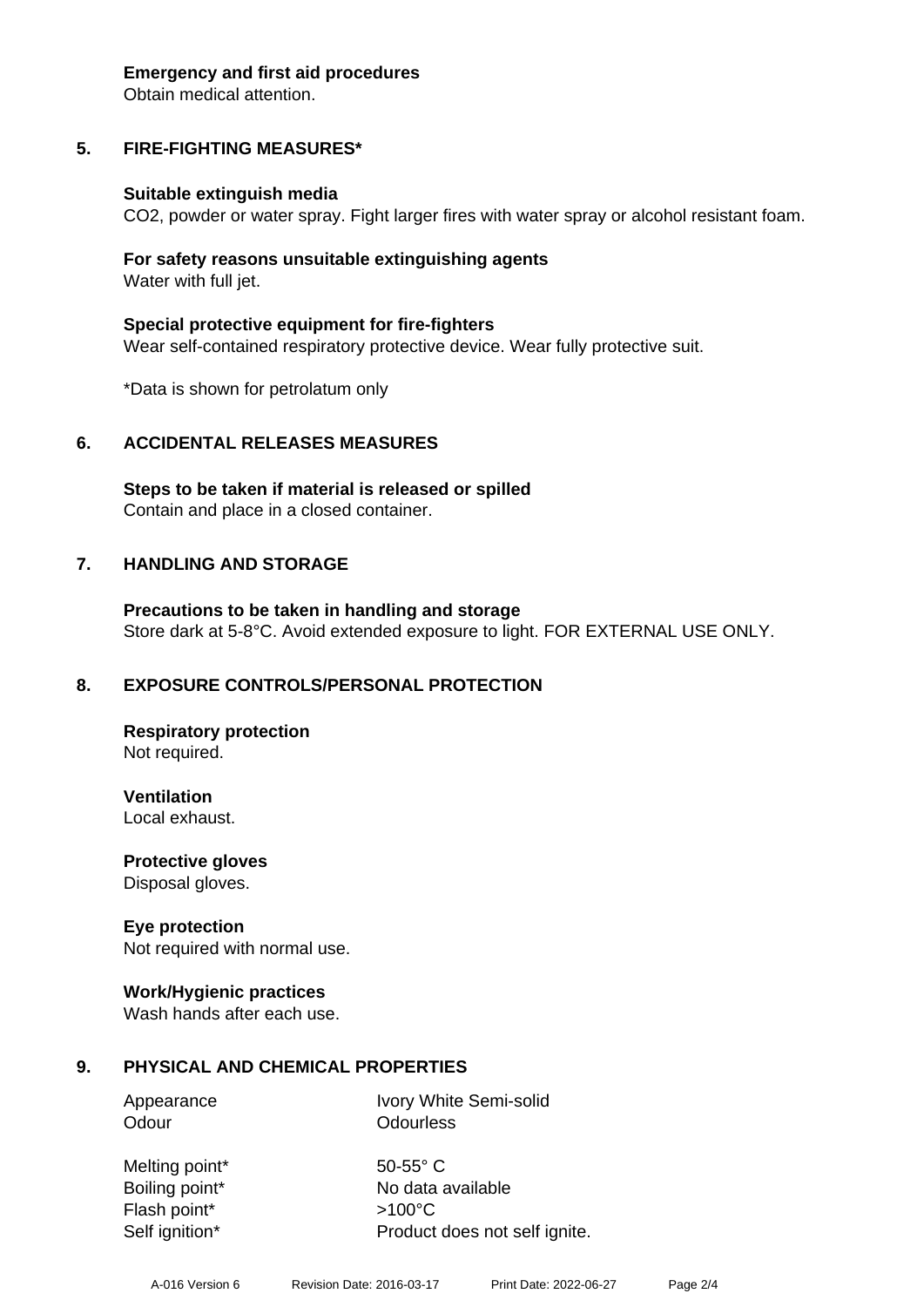Density\* No data available. Solubility in/Miscibility with Water\*

Danger of explosion\* Product does not present an explosion hazard. Insoluble

\*Data is shown for petrolatum only

## **10. STABILITY AND REACTIVITY**

#### **Incompability**

May react with strong oxidizing agents.

## **Stability**

Stable at recommended storage conditions.

## **Hazardous byproducts**

Combustion may generate CO, CO2 and other oxides.

# **Hazardous polymerization**

Will not occur.

## **11. TOXICOLOGICAL INFORMATION**

No data available.

## **12. ECOLOGICAL INFORMATION**

No data available.

## **13. DISPOSAL CONSIDERATIONS**

**Waste disposal method** Comply with federal, state/provincial and local regulation.

## **14. TRANSPORT INFORMATION**

Not dangerous goods.

## **15. REGULATORY INFORMATION**

The classification is according to the latest editions of the EU lists, and extended by company and literature data.

## **16. OTHER INFORMATION**

## **Text of H-statements and R-phrases mentioned in Section 3**

Pharmaceutical quality of tested hapten is confirmed by Chemotechnique Diagnostics according to validated analytical methods. Hapten passed test according to GMP standards.